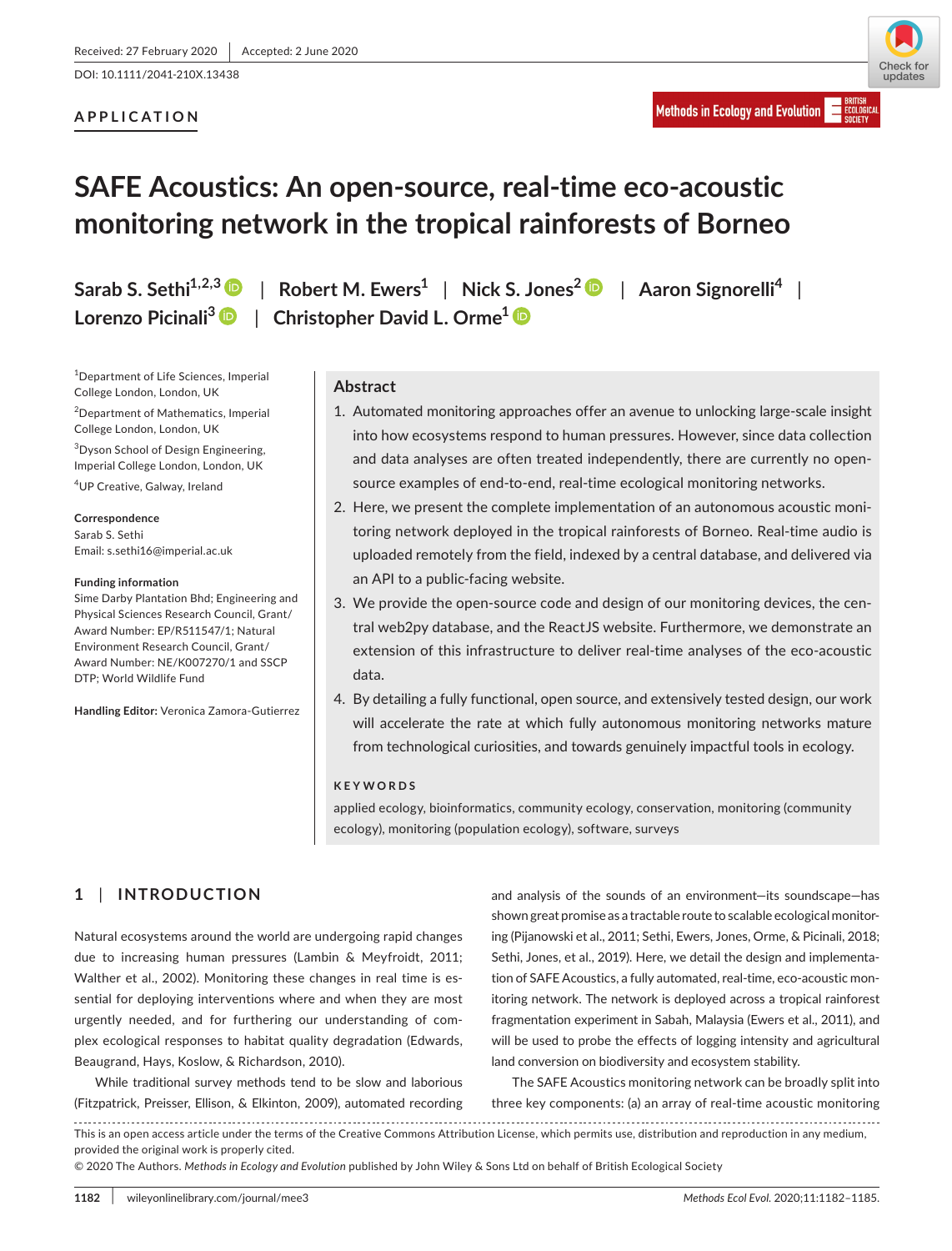

**FIGURE 1** A pipeline for a continuous, real-time acoustic monitoring network. (a) Real-time acoustic monitoring devices record audio from the field and upload files to a remote FTP server. (b) A web server continuously scans and indexes the incoming audio and provides a standardized interface to access it. This interface is used by (c) a website, which allows the public to browse and listen to the latest audio data, and (d) real-time analyses, which automatically extract ecological information from the soundscapes. Open-source code and documentation is available for each component of the system at: (a) [github.com/sarabsethi/rpi-eco-monitoring](http://github.com/sarabsethi/rpi-eco-monitoring), (b) [github.com/ImperialCo](http://github.com/ImperialCollegeLondon/acoustics-db) [llegeLondon/acoustics-db](http://github.com/ImperialCollegeLondon/acoustics-db) and (c) [github.com/aaronSig/rainforest-rhythms](http://github.com/aaronSig/rainforest-rhythms)

devices deployed in the field (Figure 1a); (b) a web server that indexes the incoming audio and provides a standardized machine-readable interface to the data (Figure 1b); and (c) a website which allows the public to browse and listen to the latest audio from the network (Figure 1c). Additionally, we demonstrate how this infrastructure can be extended to deliver real-time estimates of habitat quality using a fully automated analysis pipeline (Figure 1d).

Every ecological monitoring effort has its own unique challenges and goals, and developing a one-size-fits-all solution is not possible (Sugai, Desjonquères, Silva, & Llusia, 2020). Therefore, we have open sourced all the technology developed during our study, including the hardware design and firmware, and complete source code for the web server and public-facing website. Our system provides a fully functional template for a robust and reliable autonomous ecological monitoring network, which others can adjust and build upon to fit the particular needs of their own projects.

# **2** | **RE AL-TIME MONITORING DE VICES AND SERVER INFRASTRUCTURE**

The SAFE Project is a forest fragmentation experiment in Malaysian Borneo, with study sites across old growth, selectively logged and salvage logged forest, and within nearby palm oil plantations. We deployed 11 Raspberry Pi based autonomous acoustic monitoring devices (Sethi et al., 2018) across this gradient of land-use intensity in February 2018. Each solar-powered device continuously transmits compressed audio files to a remote FTP server using a 3G mobile internet connection. Data is uploaded within a folder structure specifying the unique device ID, date and time of each recording. FTP servers can be of arbitrarily large size, and handle hundreds of concurrent connections, making them suitable for our purposes (although

commercial hosting services may enforce stricter limits). The monitoring devices used are fully open source, and further information can be found at<https://github.com/sarabsethi/rpi-eco-monitoring>for the firmware, and <http://rpi-eco-monitoring.com>for step-by-step assembly instructions.

To enable efficient searching and retrieval of the acoustic data, a web2py-based (Di Pierro, 2011) web app performs a daily scan of the FTP server, and automatically indexes new audio files in an SQL database. An 'Audio' table contains an entry for each recording, along with its date, time, and the unique device ID it was uploaded from. A 'Deployments' table links device IDs to geographical monitoring sites, and a 'Sites' table contains metadata such as habitat quality for each location. The web app is also able to index audio from semi-autonomous recording devices (e.g. AudioMoths; Hill et al., 2018) using the same database structure. We integrated independent avifaunal and herpetofaunal point-count datasets within our database to provide a list of expected species at each site (Sethi, Ewers, et al., 2019). A full inventory of animals present in this dataset is stored in a 'Taxa' table, and associated metadata and media is linked from the Global Biodiversity Information Facility (GBIF).

The web app additionally provides an application programming interface (acoustics-db API) to provide access to the audio data in a machine-readable format. This allows external applications to retrieve data from the monitoring network in a standardized manner, without needing direct access to the raw data or any prior knowledge of back-end implementation details. The API forms the backbone of both the public-facing website, and the real-time analysis pipeline presented in the following sections. The SAFE Project currently has this server deployed at [https://acoustics-db.safeproject.](https://acoustics-db.safeproject.net) [net.](https://acoustics-db.safeproject.net) Full source code for the web app, and detailed documentation (including a step-by-step deployment guide) is available at [https://](https://github.com/ImperialCollegeLondon/acoustics-db) [github.com/ImperialCollegeLondon/acoustics-db.](https://github.com/ImperialCollegeLondon/acoustics-db)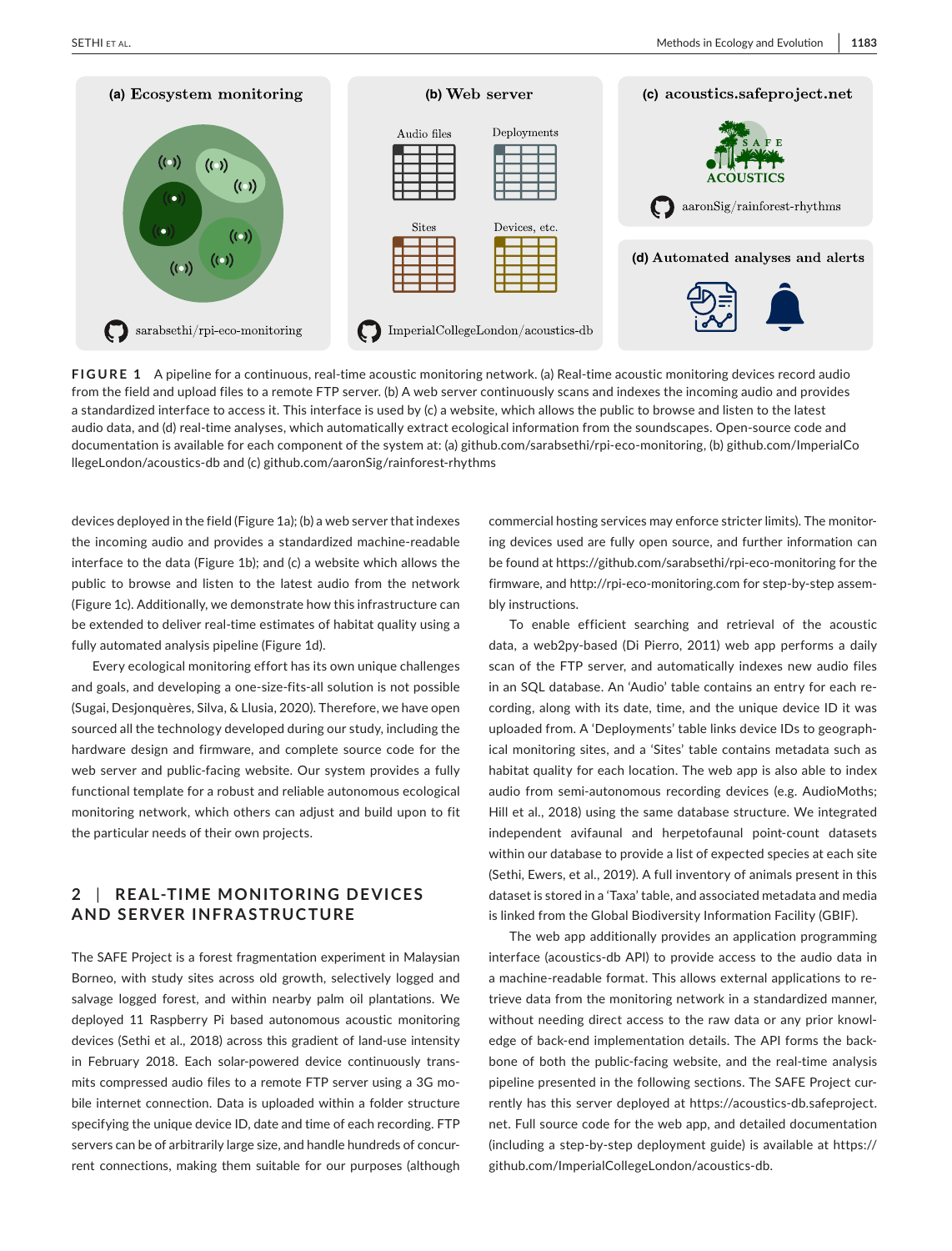

**FIGURE 2** A public-facing website provides a user-friendly interface to engage with audio from our acoustic monitoring network. We developed a ReactJS web app [\(http://acoustics.safeproject.net](http://acoustics.safeproject.net)) which allows the public to browse a map of our monitoring network (left), listen to audio across the day from each of the recorders (bottom) and explore the species communities present at each location (right)

# **3** | **PUBLIC-FACING SAFE ACOUSTIC S WEBSITE**

To expose the audio collected from our acoustic monitoring network in a user-friendly interface, we developed a public-facing website (<http://acoustics.safeproject.net/>, Figure 2). The website is implemented using the ReactJS framework and is rendered entirely on the client side to reduce server-side load and associated costs. Audio file links and their associated metadata are acquired from the acoustic monitoring network through the acoustics-db API. Users of the website are able to browse a map of the recorder locations, listen to audio across the different hours of the day, and explore the species communities at each site. Exploring qualitatively how the soundscape changes across different levels of landscape degradation, and throughout the stages of the diurnal cycle serves as an impactful scientific communication tool. Full implementation details of the website can be found together with the open-source code at [https://](https://github.com/aaronSig/rainforest-rhythms) [github.com/aaronSig/rainforest-rhythms](https://github.com/aaronSig/rainforest-rhythms).

# **4** | **SCOPE FOR RE AL-TIME AUTOMATED ANALYSES AND ALERTS**

While the website encourages visitors to explore soundscape variation across the landscape qualitatively, our server infrastructure can be built upon to provide quantitative insights into ecological health (Sethi, Jones, et al., 2019). We plan on developing continuous analysis methods which monitor habitat quality, autonomously detect environmental 'anomalies', and record the presence of certain species in real time (Sethi, Jones, et al., 2019; Shiarella, 2018).

An example extension we developed to perform real-time analysis of the incoming audio is as follows. A virtual machine (VM) hosted on Amazon Web Services contacts the acoustics-db API once per day to access the latest audio uploaded from the SAFE Acoustics network. The audio is then processed by an automated audio analysis algorithm on the VM (in this demonstration, a speech to text conversion is performed), and the results are published on Twitter (<https://twitter.com/BotJungle>). A similar approach—employing a more ecologically focussed analysis—could be taken to update a web-based dashboard, or send email alerts to communicate analysis results to land managers or scientists in real time.

# **5** | **CONCLUSIONS**

Over 16,500 hr of audio (49,468 files) have been uploaded from the SAFE Acoustics monitoring network, and the public-facing website has hosted over 14,000 unique visitors. Each stage of the pipeline, from autonomous monitoring hardware to the website userinterface, has been made fully open source, along with detailed documentation available online. We believe that our scalable, robust design will provide an exemplar of a successful ecological monitoring network for other scientists to build upon. Our work will contribute towards the accelerating rate at which wide scale, fully autonomous